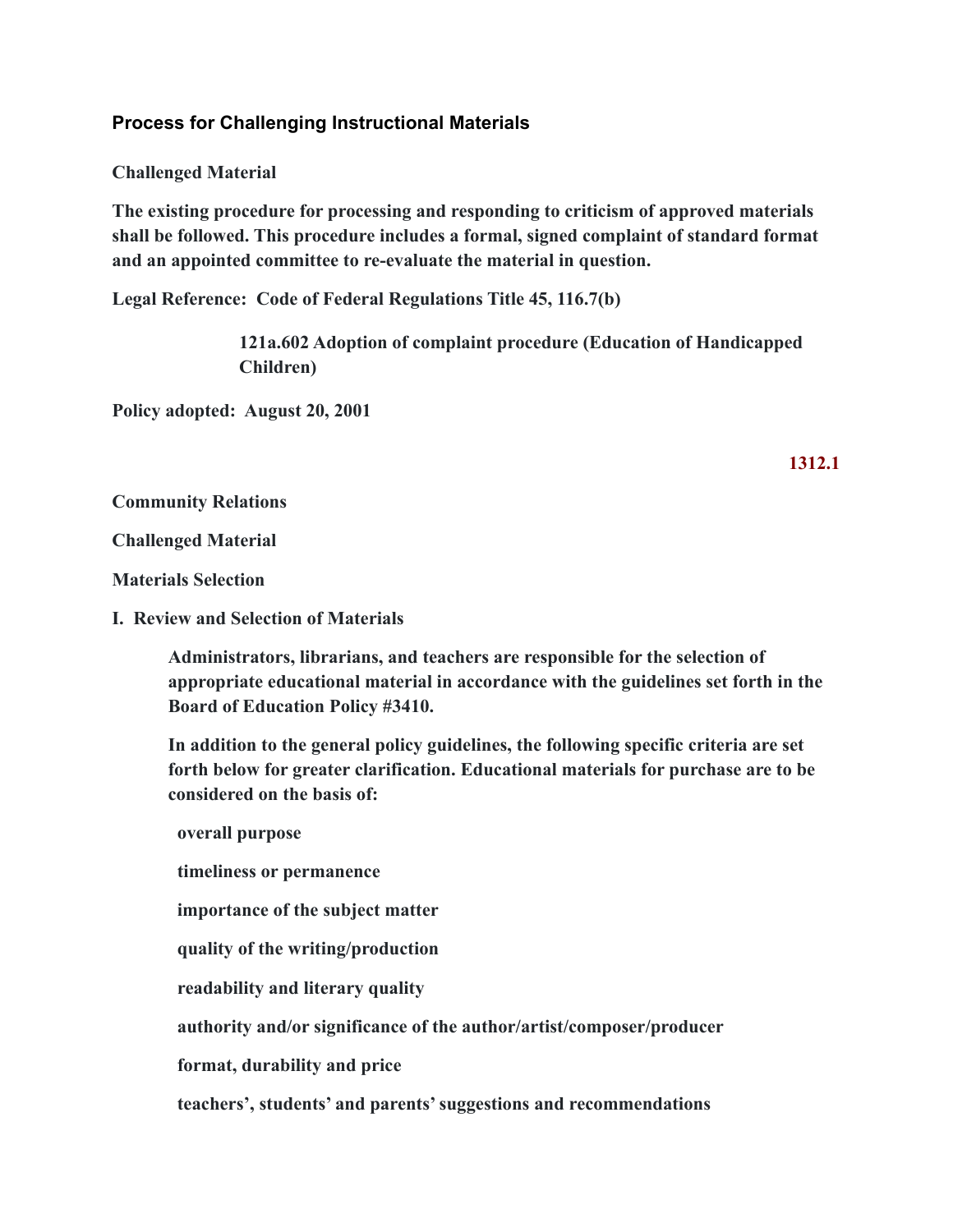**Material selection is more than a process of material acquisition: it involves a process of continuous review of instructional materials. Administrators and teachers will regularly review procedures to assure the currency and adequacy of their materials collections.**

## **II. Complaint Procedures**

**Despite the care taken to select worthwhile materials and the qualifications of teachers selecting and recommending materials, occasional objections may be made. In order to facilitate the handling of complaints, the following procedure has been established.**

**1. The complainant will identify him/herself and the specific nature of the complaint.**

**2. The complainant will talk to the educator(s) involved, seeking resolution of the issue and the educator(s) shall report same to the building Principal, including the resolution thereof, if any.**

**3. The complainant will file, failing satisfactory resolution, a formal written complaint on the form entitled, "Request for Reconsideration of Materials" (available from the building Principal.)**

**4. The building Principal will seek resolution with the complainant and the educator(s) involved on the basis of the written complaint.**

**5. If the issue remains unresolved, the building Principal will submit the complaint to the Chairperson of the Superintendent's Review Committee (SRC) who will be appointed by the Superintendent at that time.**

**The committee will consist of:**

**a. a member of the Superintendent's immediate staff;**

**b. the WEA president or designee;**

**c. the IAA president or designee;**

**d. no fewer than three classroom teachers, representing level and department or specialization germane to the complaint, and one librarian/media specialist who will be appointed jointly by the Superintendent and the president of the WEA. If good faith efforts by the Superintendent and the president of the WEA to agree on these appointments shall fail after a reasonable period of time, the Superintendent shall make these appointments to the committee;**